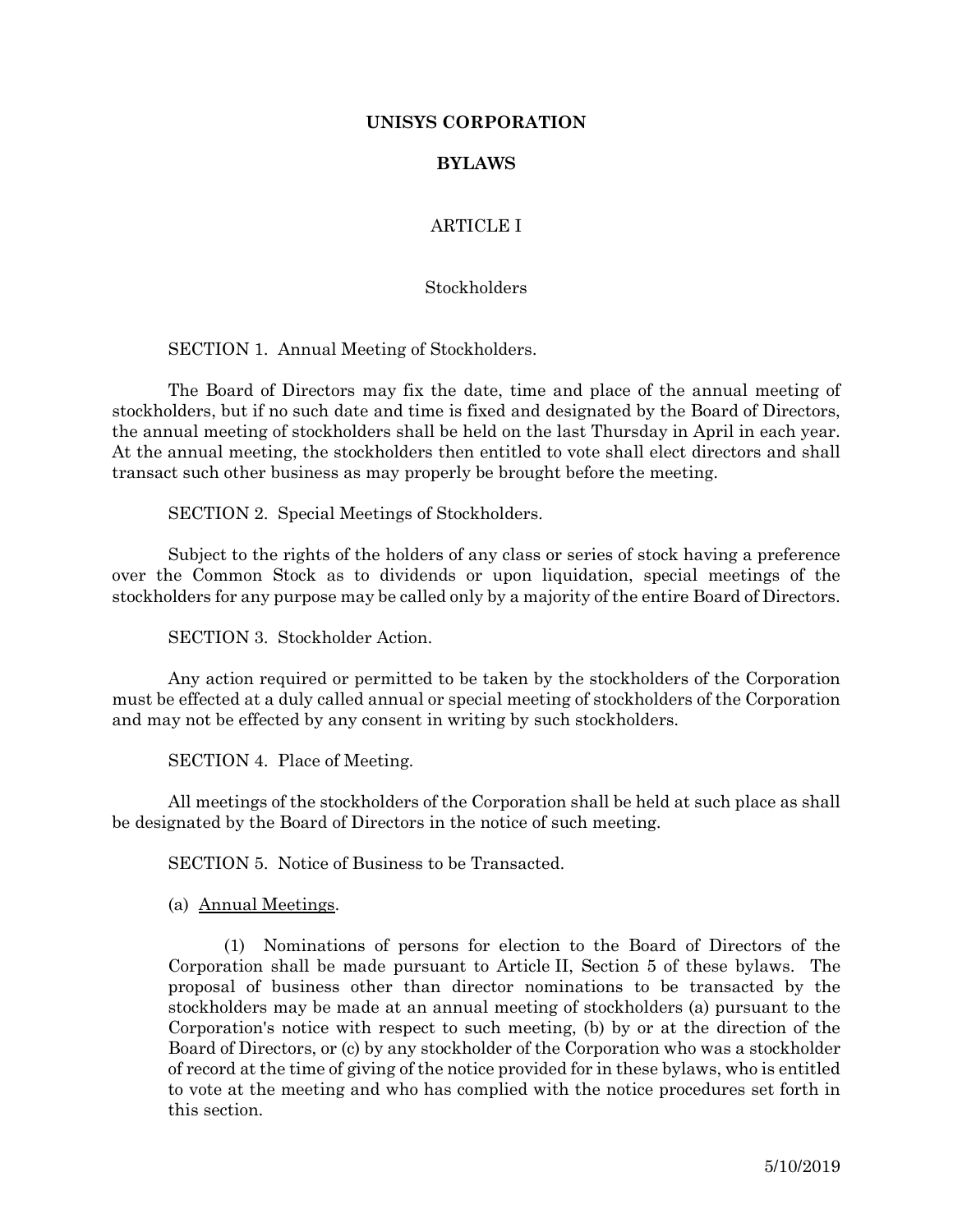(2) For business other than director nominations to be properly brought before an annual meeting by a stockholder pursuant to clause (c) of paragraph (1) of this section, the stockholder must have given timely notice thereof in writing to the Secretary of the Corporation and such business must be a proper matter for stockholder action under the Delaware General Corporation Law (the "GCL"). To be timely, a stockholder's notice shall be delivered to the Secretary at the principal executive offices of the Corporation not less than 90 days prior to the first anniversary of the preceding year's annual meeting of stockholders; provided, however, that in the event that the date of the annual meeting is more than 30 days prior to or more than 60 days after such anniversary date, notice by the stockholder to be timely must be so delivered not earlier than the 90th day prior to such annual meeting or later than the 7th day following the day on which notice of the date of such meeting is first given. Such stockholder's notice shall set forth (a) as to any business that the stockholder proposes to bring before the meeting, a brief description of such business, the reasons for conducting such business at the meeting and any material interest in such business of such stockholder and the beneficial owner, if any, on whose behalf the proposal is made; and (b) as to the stockholder giving the notice and the beneficial owner, if any, on whose behalf the proposal is made (i) the name and address of such stockholder, as they appear on the Corporation's books, and of such beneficial owner and (ii) the class and number of shares of the capital stock of the Corporation which are owned beneficially and of record by such stockholder and such beneficial owner.

(3) Only such business shall be conducted at an annual meeting of stockholders as shall have been brought before the meeting in accordance with the procedures set forth in this section and, with respect to the election of directors, Article II, Section 5. The chairman of the meeting shall determine whether any business proposed to be transacted by the stockholders has been properly brought before the meeting and, if any proposed business has not been properly brought before the meeting, the chairman shall declare that such proposed business shall not be presented for stockholder action at the meeting.

(b) Special Meetings. Nominations of persons for election to the Board of Directors may be made by stockholders at special meetings of stockholders at which directors are to be selected pursuant to the stockholders' notice requirements of Article II, Section 5 of these bylaws. Stockholders shall not propose business at any special meetings of stockholders.

(c) Proxy Rules. Nothing in this Section 5 shall be deemed to affect any rights of stockholders to request inclusion of proposals in the Corporation's proxy statement pursuant to Rule 14a-8 under the Securities Exchange Act of 1934.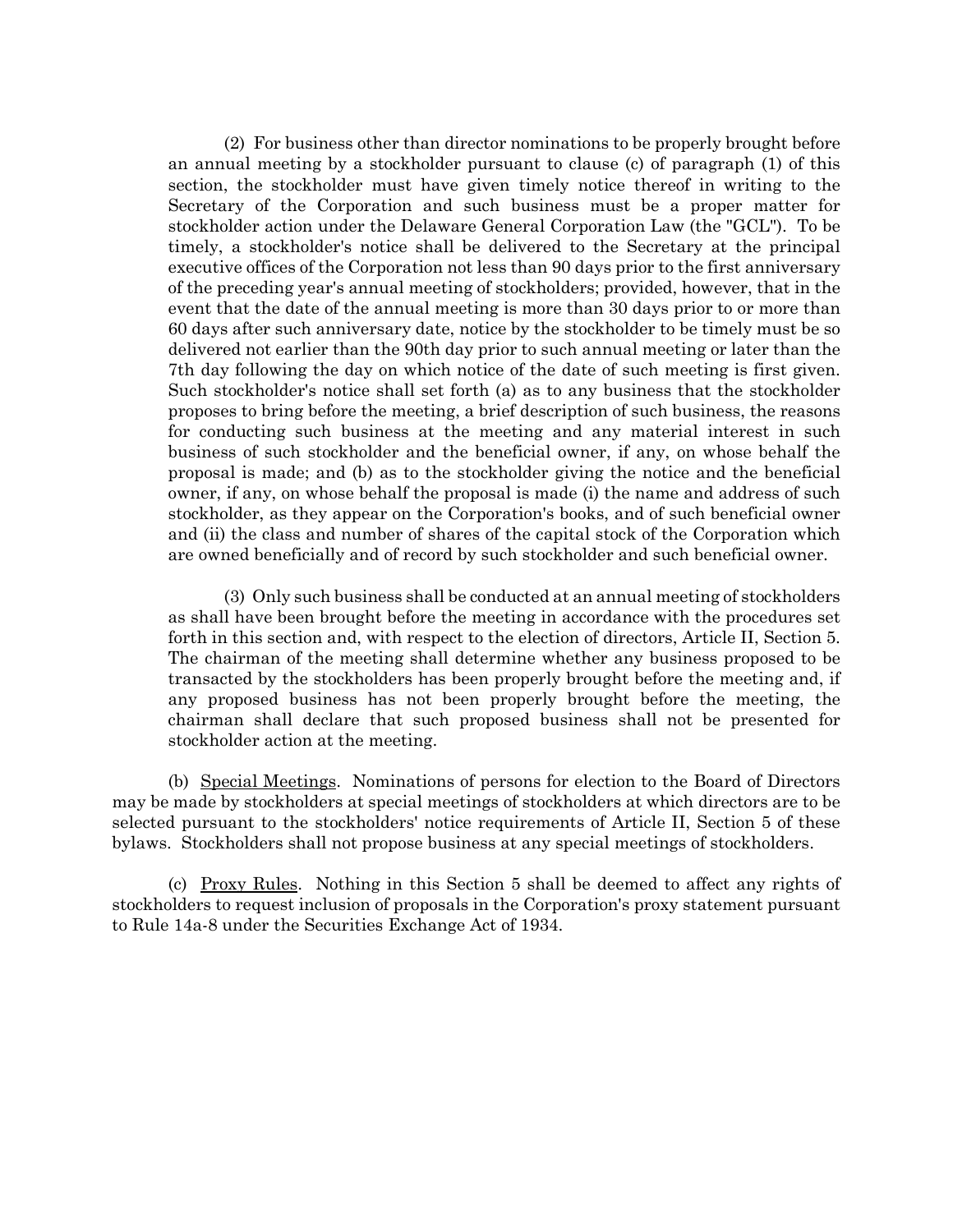### SECTION 6. Quorum, Manner of Acting and Adjournment and Postponement.

(a) Quorum, Adjournment and Postponement. The holders of a majority of the shares entitled to vote, present in person or represented by proxy, shall constitute a quorum at all meetings of the stockholders except as otherwise provided by the GCL, by the certificate of incorporation or by these bylaws. Whether or not a quorum is present or represented at any meeting of the stockholders, the chairman of the meeting shall have the power to adjourn the meeting from time to time, without notice other than announcement at the meeting. At any such adjourned meeting at which a quorum is present or represented, the Corporation may transact any business which might have been transacted at the original meeting. If the adjournment is for more than 30 days, or if after the adjournment a new record date is fixed for the adjourned meeting, a notice of the adjourned meeting shall be given to each stockholder of record entitled to vote at the meeting. The stockholders present in person or by proxy at a meeting at which a quorum is present may continue to do business until adjournment, notwithstanding withdrawal of enough stockholders to leave less than a quorum. Any meeting of stockholders, whether special or annual, may be postponed by resolution of the Board of Directors upon public notice given prior to the date of such meeting.

(b) Manner of Acting. In all matters other than the election of directors, the affirmative vote of the majority of shares present in person or represented by proxy at the meeting and entitled to vote thereon shall be the act of the stockholders, unless the question is one upon which, by express provision of the applicable statute, the certificate of incorporation or these bylaws, a different vote is required in which case such express provision shall govern and control the decision of the question.

### SECTION 7. Required Vote for Directors

(a) Required Vote. Each director to be elected by stockholders shall be elected by the vote of the majority of the votes cast at any meeting for the election of directors at which a quorum is present, provided that if the number of nominees exceeds the number of directors to be elected, directors shall be elected by a plurality of the votes of the shares present in person or represented by proxy at the meeting and entitled to vote on the election of directors. For purposes of this bylaw, a majority of votes cast shall mean that the number of shares voted "for" a director's election exceeds 50% of the number of votes cast with respect to that director's election. Votes cast shall include votes to withhold authority in each case and exclude abstentions with respect to that director's election.

(b) Resignation. If a nominee for director who is an incumbent director does not receive the vote required by Article I, Section 7(a) of these bylaws at any meeting at which he or she has been nominated for election and no successor has been elected at such meeting, the director shall promptly tender his or her resignation to the Board of Directors in accordance with the irrevocable undertaking specified in Article I, Section 8 of these bylaws or any other commitment, undertaking or agreement of such director. The Nominating and Corporate Governance Committee (or such other committee as the Board of Directors may appoint in accordance with Article II, Section 10 of these bylaws) shall make a recommendation to the Board of Directors as to whether to accept or reject the tendered resignation, or whether other action should be taken. The Board of Directors shall act on the tendered resignation, taking into account the Nominating and Corporate Governance Committee's recommendation, and publicly disclose (by a press release, a filing with the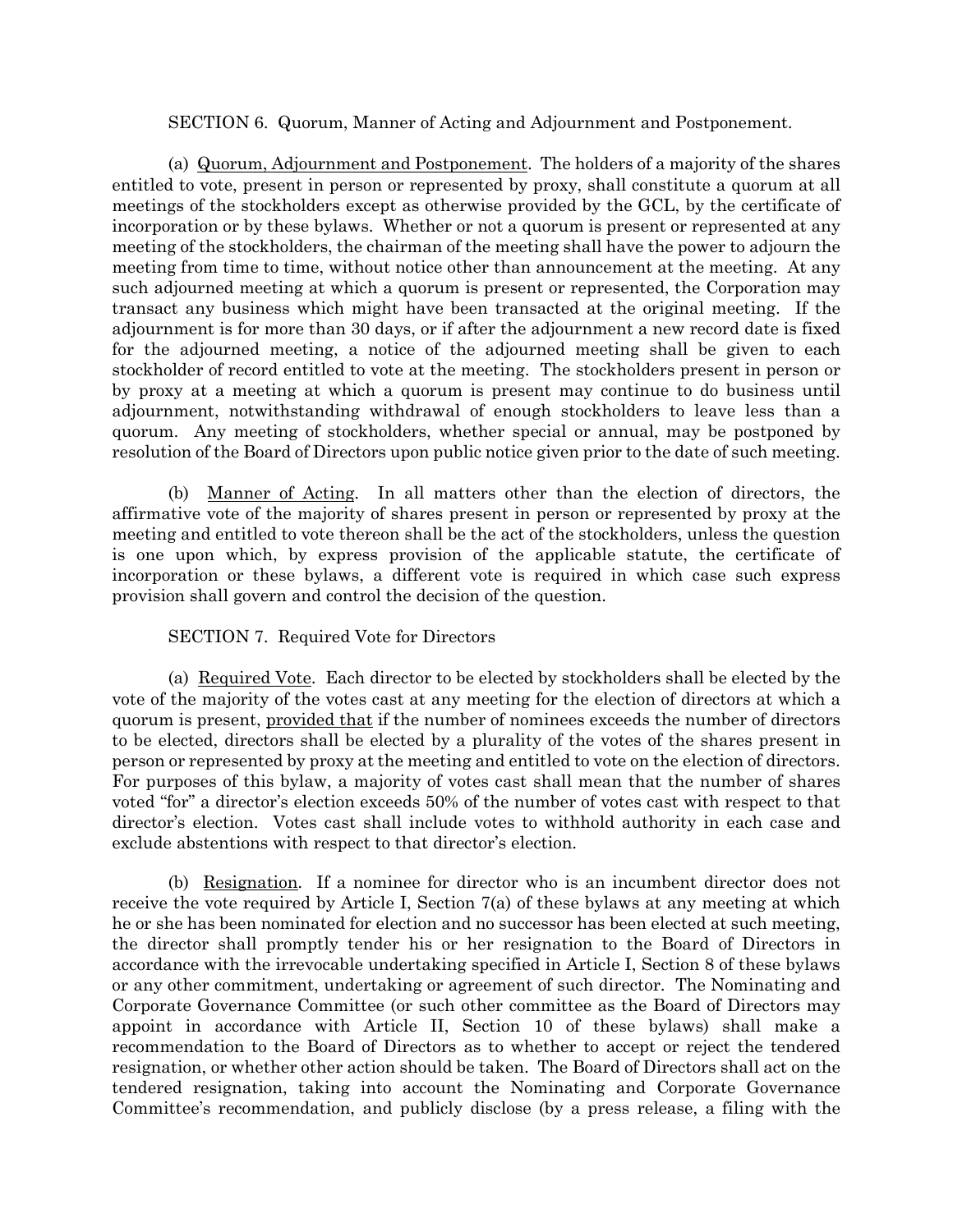Securities and Exchange Commission or other broadly disseminated means of communication) its decision regarding the tendered resignation and the rationale behind the decision within 90 days from the date of the certification of the election results. The Nominating and Corporate Governance Committee in making its recommendation, and the Board of Directors in making its decision, may each consider any factors or other information that it considers appropriate and relevant. The director who tenders his or her resignation shall not participate in the recommendation of the Nominating and Corporate Governance Committee or the decision of the Board of Directors with respect to his or her resignation. If such incumbent director's resignation is not accepted by the Board of Directors, such director shall continue to serve until the next annual meeting and until his or her successor is duly elected, or his or her earlier resignation or removal. If a director's resignation is accepted by the Board of Directors pursuant to this bylaw, or if a nominee for director is not elected and the nominee is not an incumbent director, then the Board of Directors, in its sole discretion, may fill any resulting vacancy pursuant to the provisions of Article II, Section 3 of these bylaws or may decrease the size of the Board of Directors pursuant to the provisions of Article II, Section 1 of these bylaws.

#### SECTION 8. Directors' Questionnaire, Representation and Agreement.

To be eligible to be a nominee for election or reelection as a director of the Corporation, a person must deliver (in accordance with the time periods prescribed for delivery of notice under Article II, Section 5 of these bylaws) to the Secretary at the principal executive offices of the Corporation a written questionnaire with respect to the background and qualification of such person and the background of any other person or entity on whose behalf the nomination is being made (which questionnaire shall be provided by the Secretary upon written request) and a written representation and agreement (in the form provided by the Secretary upon written request), which agreement shall (i) include an irrevocable undertaking to tender his or her resignation in the event that such director does not receive the vote required by Article I, Section 7(a) of these bylaws at any meeting at which he or she has been nominated for election and no successor has been elected at such meeting and (ii) provide that such person (A) will abide by the requirements of Article I, Sections 7(a) and (b) of these bylaws, (B) is not and will not become a party to (1) any agreement, arrangement or understanding with, and has not given any commitment or assurance to, any person or entity as to how such person, if elected as a director of the Corporation, will act or vote on any issue or question (a "Voting Commitment") that has not been disclosed to the Corporation or (2) any Voting Commitment that could limit or interfere with such person's ability to comply, if elected as a director of the Corporation, with such person's fiduciary duties under applicable law, (C) is not and will not become a party to any agreement, arrangement or understanding with any person or entity other than the Corporation with respect to any direct or indirect compensation, reimbursement or indemnification in connection with service or action as a director that has not been disclosed therein, and (D) in such person's individual capacity and on behalf of any person or entity on whose behalf the nomination is being made, would be in compliance, if elected as a director of the Corporation, and will comply with all applicable publicly disclosed corporate governance, conflict of interest, confidentiality and stock ownership and trading policies and guidelines of the Corporation.

SECTION 9. Organization and Conduct of Business.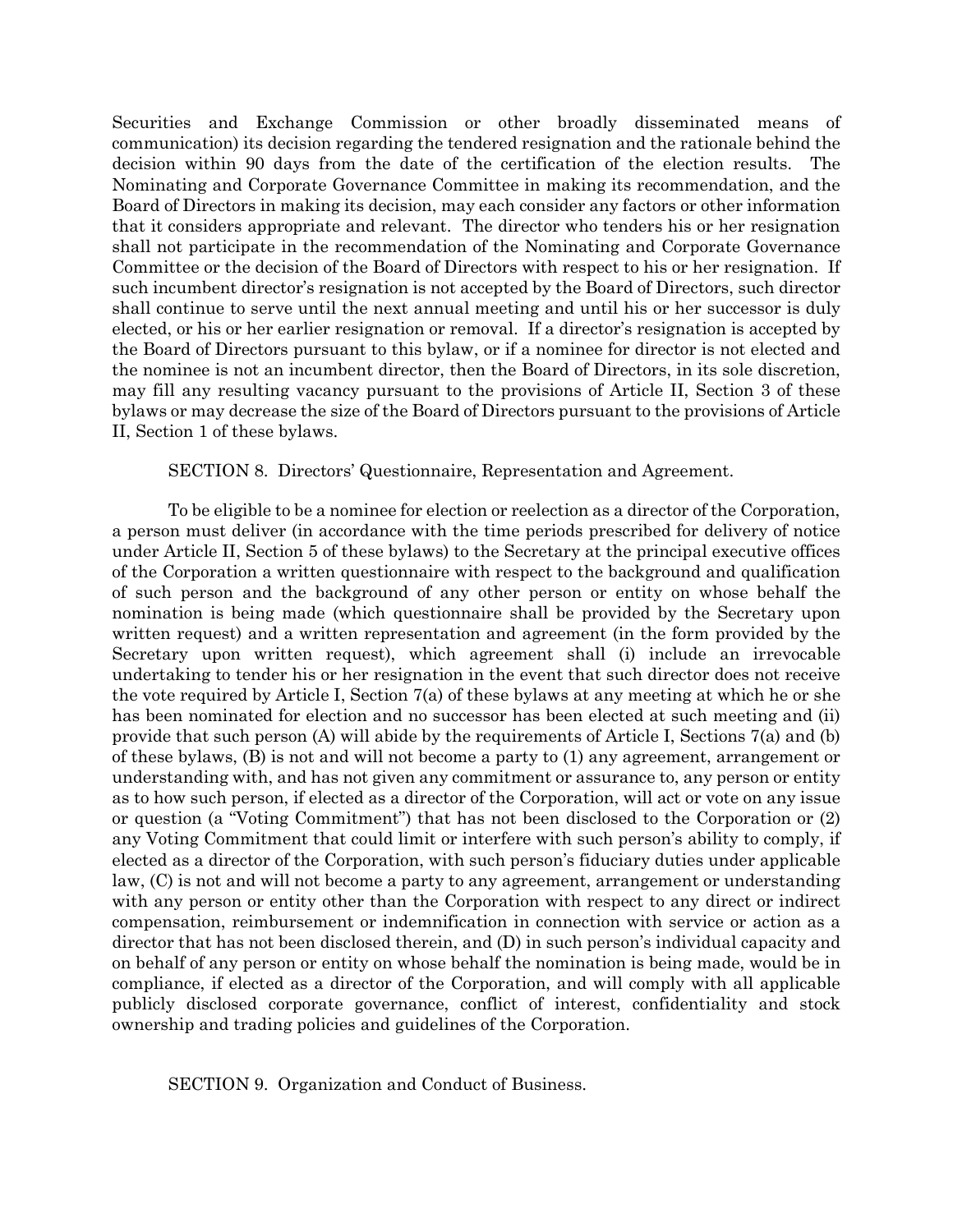At every meeting of the stockholders, the Chairman of the Board, if there be one, or in the case of a vacancy in the office or absence of the Chairman of the Board, one of the following persons present in the order stated: the Vice Chairman, if one has been appointed, the Chief Executive Officer, the President, the Vice Presidents in their order of rank or seniority, a chairman designated by the Board of Directors or a chairman chosen by the stockholders entitled to cast a majority of the votes which all stockholders present in person or by proxy are entitled to cast, shall act as chairman, and the Secretary, or, in the absence of the Secretary, an Assistant Secretary, or in the absence of the Secretary and the Assistant Secretaries, a person appointed by the chairman, shall act as secretary. The chairman of any meeting of stockholders shall determine the order of business and the procedure at the meeting, including such regulation of the manner of voting and the conduct of discussion as may seem to him in order.

### SECTION 10. Voting.

(a) General Rule. Unless otherwise provided in the certificate of incorporation, each stockholder shall be entitled to one vote, in person or by proxy, for each share of capital stock having voting power held by such stockholder.

(b) Voting and Other Action by Proxy. At any meeting of the stockholders, every stockholder entitled to vote may vote in person or by proxy authorized by an instrument in writing or by a transmission permitted by law filed in accordance with the procedure established for the meeting. Any copy, facsimile telecommunication or other reliable reproduction of the writing or transmission created pursuant to this paragraph may be substituted or used in lieu of the original writing or transmission for any and all purposes for which the original writing or transmission could be used, provided that such copy, facsimile telecommunication or other reproduction shall be a complete reproduction of the entire original writing or transmission.

All voting, except where otherwise required by law, these bylaws or the certificate of incorporation, may be by a voice vote. Any vote not taken by voice shall be taken by ballots, each of which shall state the name of the stockholder or proxy voting and such other information as may be required under the procedure established for the meeting.

SECTION 11. Voting Lists.

The Corporation shall prepare and make, at least ten days before every meeting of stockholders, a complete list of the stockholders entitled to vote at the meeting. The list shall be arranged in alphabetical order, showing the address of each stockholder and the number of shares registered in the name of each stockholder. Such list shall be open to the examination of any stockholder, for any purpose germane to the meeting, during ordinary business hours, for a period of at least ten days prior to the meeting either at a place within the city where the meeting is to be held, which place shall be specified in the notice of the meeting, or, if not so specified, at the place where the meeting is to be held. The list shall also be produced and kept at the time and place of the meeting during the whole time thereof, and may be inspected by any stockholder who is present. This list shall presumptively determine the identity of the stockholders entitled to vote at the meeting and the number of shares held by each of them.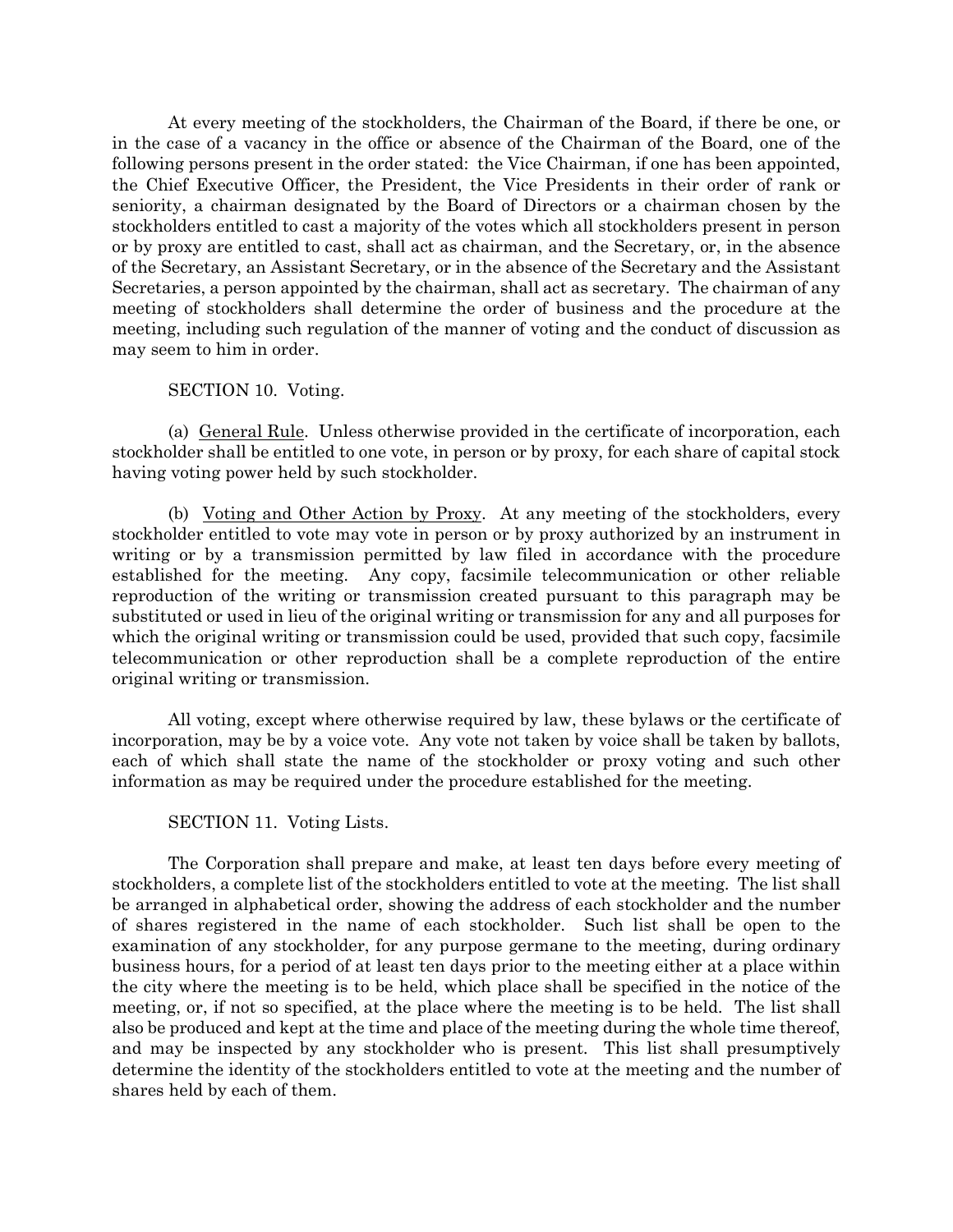### SECTION 12. Inspectors of Election.

(a) Appointment. All elections of directors shall be by written ballot. In advance of any meeting of stockholders the Board of Directors shall appoint one or more inspectors to act at the meeting. No person who is a candidate for office shall act as an inspector. In case any person appointed as an inspector fails to appear or fails or refuses to act, the vacancy may be filled by appointment made by the Board of Directors in advance of the convening of the meeting, or at the meeting by the chairman of the meeting.

(b) Duties. Inspectors shall determine the number of shares outstanding and the voting power of each, the shares represented at the meeting, the existence of a quorum and the authenticity, validity and effect of proxies and ballots, shall receive votes or ballots, shall hear and determine all challenges and questions in any way arising in connection with the right to vote, shall count and tabulate all votes and ballots, shall determine and certify the result, and shall do such acts as may be proper to conduct the election or vote with fairness to all stockholders. If there be more than one inspector of election, the decision, act or certificate of a majority shall be effective in all respects as the decision, act or certificate of all.

(c) Report. On request of the chairman of the meeting or of any stockholder or his proxy, the inspectors shall make a report in writing of any challenge or question or matter determined by them, and execute a certificate of any fact found by them.

(d) Opening and Closing of Polls. The date and time of the opening and closing of the polls for each matter to be voted upon at the meeting shall be determined by the chairman of the meeting and announced at the meeting. No ballot, proxies or votes, nor any revocations thereof or changes thereto, shall be accepted by the inspectors after the closing of the polls unless the Court of Chancery in Delaware upon application by a stockholder shall determine otherwise.

### ARTICLE II

### **Directors**

# SECTION 1. Number.

The business and affairs of the Corporation shall be managed under the direction of the Board of Directors which, subject to any right of the holders of any series of Preferred Stock then outstanding to elect additional directors under specified circumstances, shall consist of not less than 7 nor more than 15 persons. The exact number of directors within the minimum and maximum limitations specified in the preceding sentence shall be fixed from time to time by the Board of Directors pursuant to a resolution adopted by a majority of the entire Board of Directors.

# SECTION 2. Terms.

The directors, other than those who may be elected by the holders of any series of Preferred Stock, shall, commencing with the Annual Meeting of Stockholders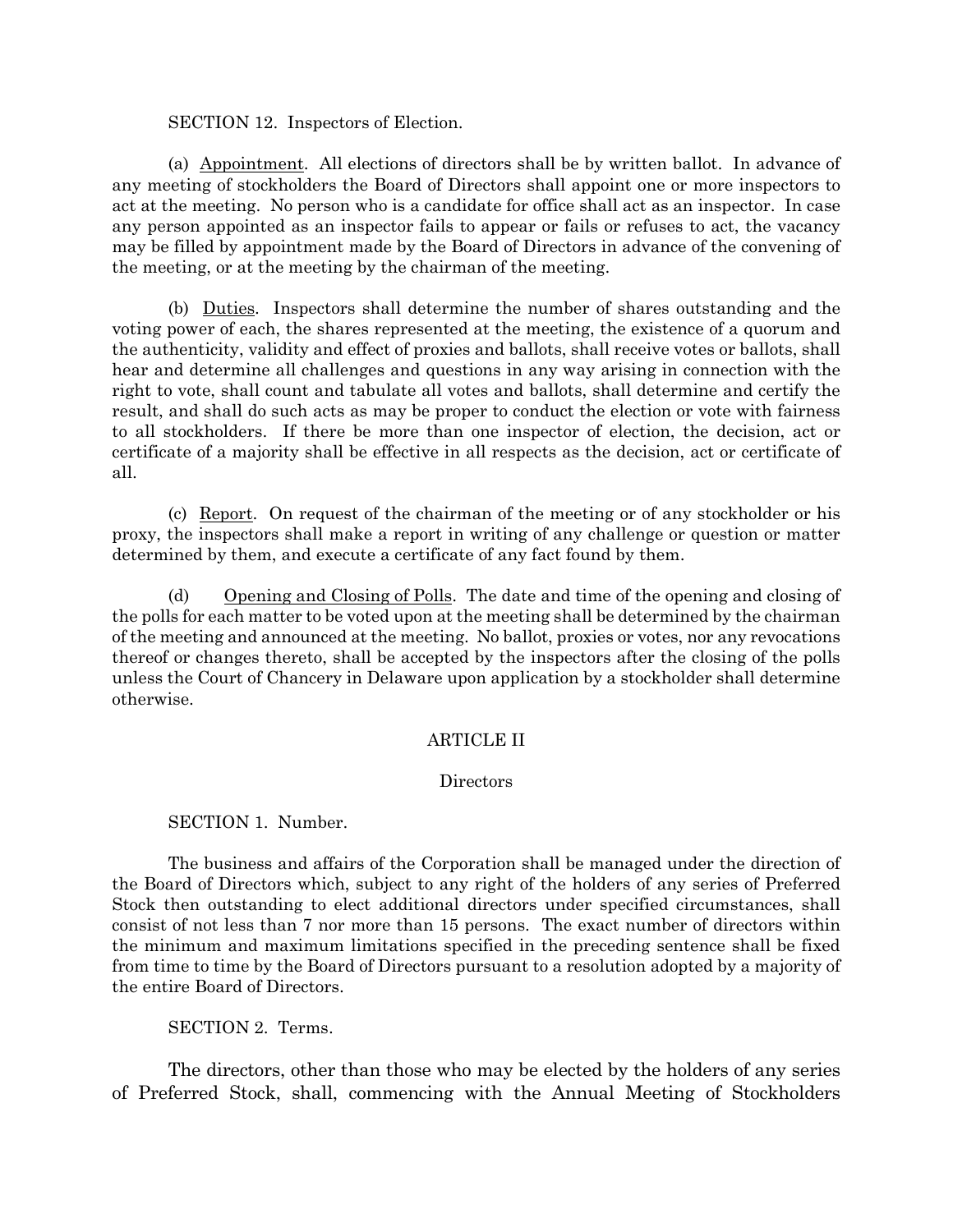scheduled to be held in calendar year 2011 (the "2011 Annual Meeting"), be elected at each Annual Meeting of Stockholders for a term expiring at the next Annual Meeting of Stockholders following their election and shall remain in office until their successors shall have been elected and qualified or until their earlier death, resignation, retirement, disqualification or removal. The term of office of each director serving on the Board of Directors immediately prior to the election of directors at the 2011 Annual Meeting (other than any directors elected by holders of Preferred Stock) shall expire at the 2011 Annual Meeting, notwithstanding that any such director may have been elected for a term that extended beyond the date of the 2011 Annual Meeting, but such director may remain in office beyond the expiration of such term expiring at the 2011 Annual Meeting until a successor is elected and qualified or until such director's earlier death, resignation, retirement , disqualification or removal.

SECTION 3. Newly Created Directorships and Vacancies.

Subject to the rights of the holders of any series of Preferred Stock then outstanding, newly created directorships resulting from any increase in the authorized number of directors or any vacancies in the Board of Directors resulting from death, resignation, retirement, disqualification, removal from office or other cause shall be filled by a majority vote of the directors then in office, even if less than a quorum. Any director so chosen (other than a director elected by holders of Preferred Stock) shall hold office for a term expiring at the next Annual Meeting of Stockholders following his or her election and shall remain in office until such director's successor shall have been elected and qualified or until such director's earlier death, resignation, retirement, disqualification or removal. No decrease in the number of directors constituting the Board of Directors shall shorten the term of any incumbent director.

### SECTION 4. Removal.

Subject to the rights of the holders of any series of Preferred Stock then outstanding, any director, or the entire Board of Directors, may be removed from office at any time, with or without cause, by the affirmative vote of the holders of at least 80% of the voting power of all of the shares of the Corporation entitled to vote thereon, voting together as a single class.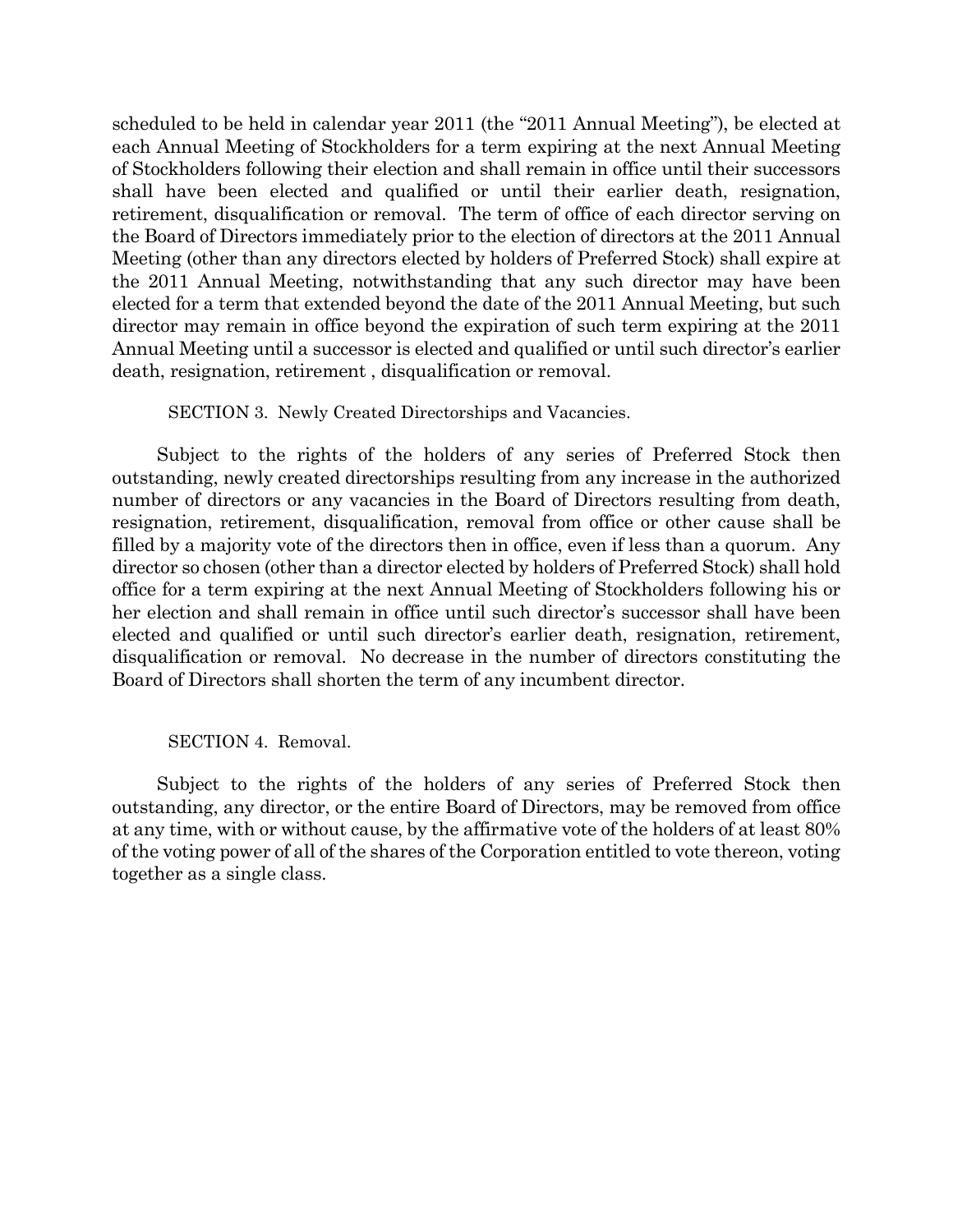#### SECTION 5. Nomination of Director Candidates.

(a) Nominations of candidates for election as directors of the Corporation at any meeting of stockholders called for election of directors (an "Election Meeting") may be made by the Board of Directors or by any stockholder entitled to vote at such Election Meeting.

(b) Nominations made by the Board of Directors shall be made at a meeting of the Board of Directors, or by written consent of directors in lieu of a meeting, not less than 30 days prior to the date of the Election Meeting, and such nomination shall be reflected in the minute books of the Corporation as of the date made. At the request of the Secretary of the Corporation each proposed nominee shall provide the Corporation with such information concerning himself as is required, under the rules of the Securities and Exchange Commission, to be included in the Corporation's proxy statement soliciting proxies for his election as a director.

(c) Not less than 90 days prior to the date of the Election Meeting in the case of an annual meeting, and not more than 7 days following the date of notice of the meeting in the case of a special meeting, any stockholder who intends to make a nomination at the Election Meeting shall deliver a notice to the Secretary of the Corporation setting forth (i) the name, age, business address and residence address of each nominee proposed in such notice, (ii) the principal occupation or employment of each such nominee, (iii) the number of shares of capital stock of the Corporation which are beneficially owned by each such nominee, (iv) a statement that the nominee is willing to be nominated and (v) such other information concerning each such nominee as would be required, under the rules of the Securities and Exchange Commission, in a proxy statement soliciting proxies for the election of such nominees.

(d) In the event that a person is validly designated as a nominee in accordance with paragraph (b) or paragraph (c) hereof and shall thereafter become unable or unwilling to stand for election to the Board of Directors, the Board of Directors or the stockholder who proposed such nominee, as the case may be, may designate a substitute nominee.

(e) If the Chairman of the Election Meeting determines that a nomination was not made in accordance with the foregoing procedures, such nominations shall be void.

No person shall be elected a director of the Corporation after having attained the age of seventy-two years; provided that, upon the request of the Nominating and Corporate Governance Committee and with the approval of at least two-thirds of the directors then in office (excluding such director) a director may stand for reelection at up to two annual stockholders meetings after having reached such age. Notwithstanding the foregoing, in no event shall a person stand for election as a director of the Corporation after having attained the age of seventy-four years.

### SECTION 6. Organization.

At every meeting of the Board of Directors, the Chairman of the Board or, in the case of a vacancy in the office or absence of the Chairman of the Board, a chairman chosen by a majority of the directors present, shall preside, and the Secretary, or, in the absence of the Secretary, an Assistant Secretary, or in the absence of the Secretary and the Assistant Secretaries, any person appointed by the chairman of the meeting, shall act as secretary.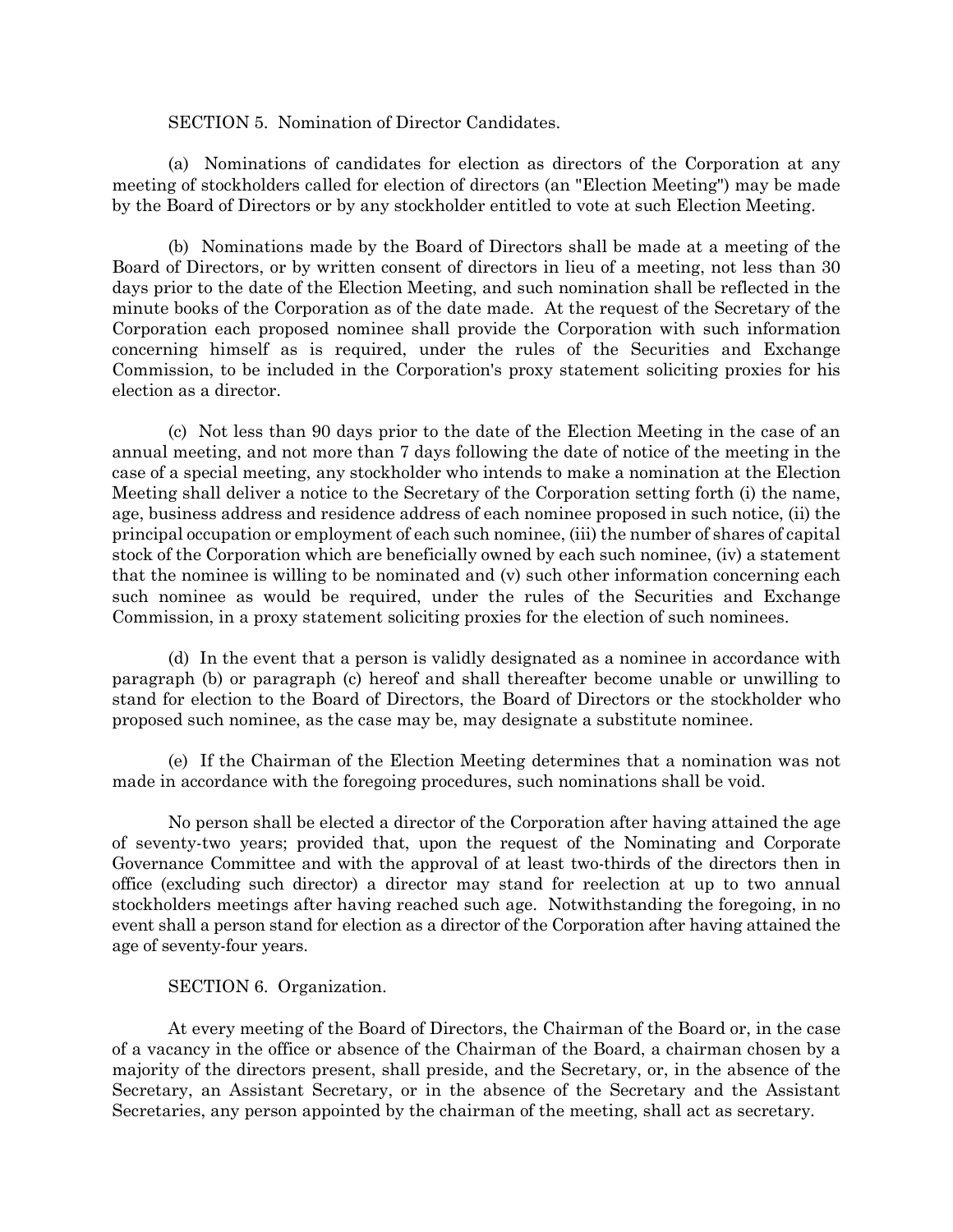SECTION 7. Regular Meetings.

Regular meetings of the Board of Directors shall be held at such place or places, on such date or dates, and at such time or times as shall have been established by the Board of Directors and publicized among all directors. A notice of each regular meeting shall not be required.

SECTION 8. Special Meetings.

Special meetings of the Board of Directors shall be held whenever called by the Chairman of the Board or by three or more of the directors and shall be held at such place, on such date and at such time as they or he shall fix.

SECTION 9. Quorum, Manner of Acting and Adjournment.

(a) General Rule. One-half of the total number of directors shall constitute a quorum for the transaction of business at all meetings of the Board of Directors. The vote of a majority of the directors present at any meeting at which a quorum is present shall be the act of the Board of Directors, except (1) as may be otherwise specifically provided by the GCL or by the certificate of incorporation; and (2) for any amendment to these bylaws, which shall require the vote of not less than a majority of the directors then in office. If a quorum is not present at any meeting of the Board of Directors, the directors present thereat may adjourn the meeting from time to time, without further waiver or notice other than announcement at the meeting, until a quorum is present.

(b) Unanimous Written Consent. Unless otherwise restricted by the certificate of incorporation, any action required or permitted to be taken at any meeting of the Board of Directors may be taken without a meeting, if all members of the Board consent thereto in writing, and the writing or writings are filed with the minutes of proceedings of the Board of Directors.

(c) Conference Telephone Meetings. One or more directors of the Board of Directors may participate in a meeting by means of conference telephone or similar communications equipment by means of which all persons participating in the meeting can hear each other. Participation in this manner constitutes presence in person at the meeting.

SECTION 10. Committees of the Board of Directors.

(a) Establishment and Powers. The Board of Directors may, by resolution adopted by a majority of the whole Board, establish one or more committees, each committee to consist of one or more directors. The Board may designate one or more directors as alternate members of any committee, who may replace any absent or disqualified member at any meeting of the committee. In the absence or disqualification of a member of a committee and the alternate or alternates, if any, designated for such member, the member or members of the committee present at any meeting and not disqualified from voting, whether or not they constitute a quorum, may unanimously appoint another director to act at the meeting in the place of any such absent or disqualified member. Subject to the provisions of the GCL, committees established by the Board of Directors shall have such power and authority as provided by resolution of the board. Each committee so formed shall have such name as may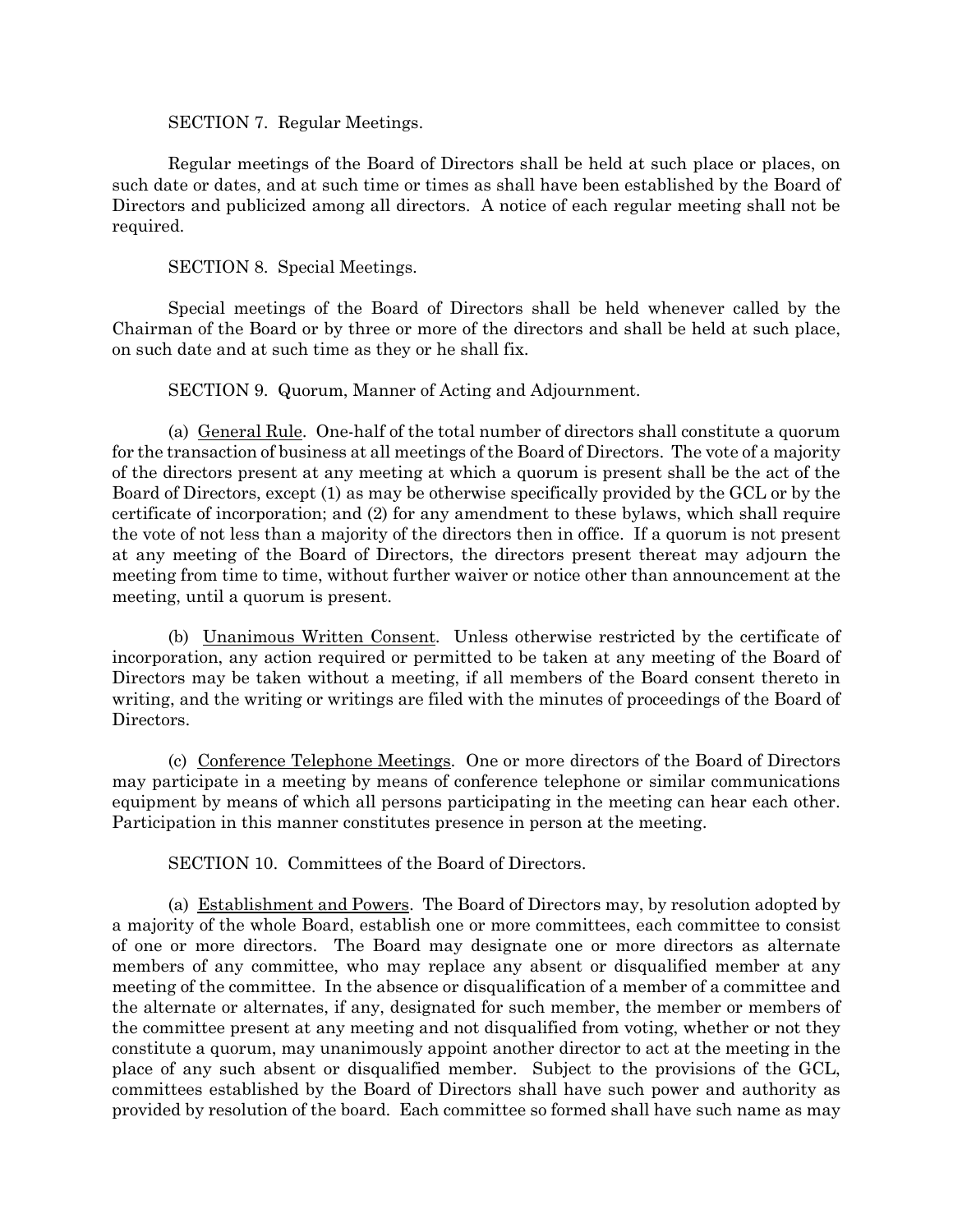be determined from time to time by resolution adopted by the Board of Directors and shall keep regular minutes of its meetings and report the same to the Board of Directors when required.

(b) Committee Procedures and Conduct of Business. Each committee of the Board of Directors may determine the procedural rules for meeting and conducting its business and shall act in accordance therewith, except as otherwise provided herein or required by law. Adequate provision shall be made for notice to members of all meetings of committees. A majority of the members of any committee shall constitute a quorum unless the committee shall consist of one (1) or two (2) members, in which event one (1) member and two (2) members, respectively, shall constitute a quorum; and all matters shall be determined by a majority vote of the members present. Action may be taken by any committee without a meeting if all members thereof consent thereto in writing, and the writing or writings are filed with the minutes of the proceedings of such committee.

SECTION 11. Compensation of Directors.

Unless otherwise restricted by the certificate of incorporation, the Board of Directors shall have the authority to fix the fees and other compensation of directors.

SECTION 12. Chairman of the Board

The Board of Directors shall elect the Chairman of the Board from among the members of the board. The Chairman of the Board shall preside at all meetings of the stockholders and of the Board of Directors and shall perform such other duties as may from time to time be assigned to him or her by the Board of Directors.

#### ARTICLE III

#### Notice - Waivers - Meetings

SECTION 1. Notice, What Constitutes.

Whenever, under the provisions of the GCL or of the certificate of incorporation or of these bylaws, notice is required to be given to any director or stockholder, such notice may be given in writing, by mail or by telegram (with messenger service specified), telex or TWX (with answerback received) or courier service, charges prepaid, or by facsimile transmission to the address (or to the telex, TWX, facsimile or telephone number) of the person appearing on the books of the Corporation, or in the case of directors, supplied to the Corporation for the purpose of notice. If the notice is sent by mail, telegraph or courier service, it shall be deemed to be given when deposited in the United States mail or with a telegraph office or courier service for delivery to that person or, in the case of telex or TWX, when dispatched, or in the case of facsimile transmission, when electronically received.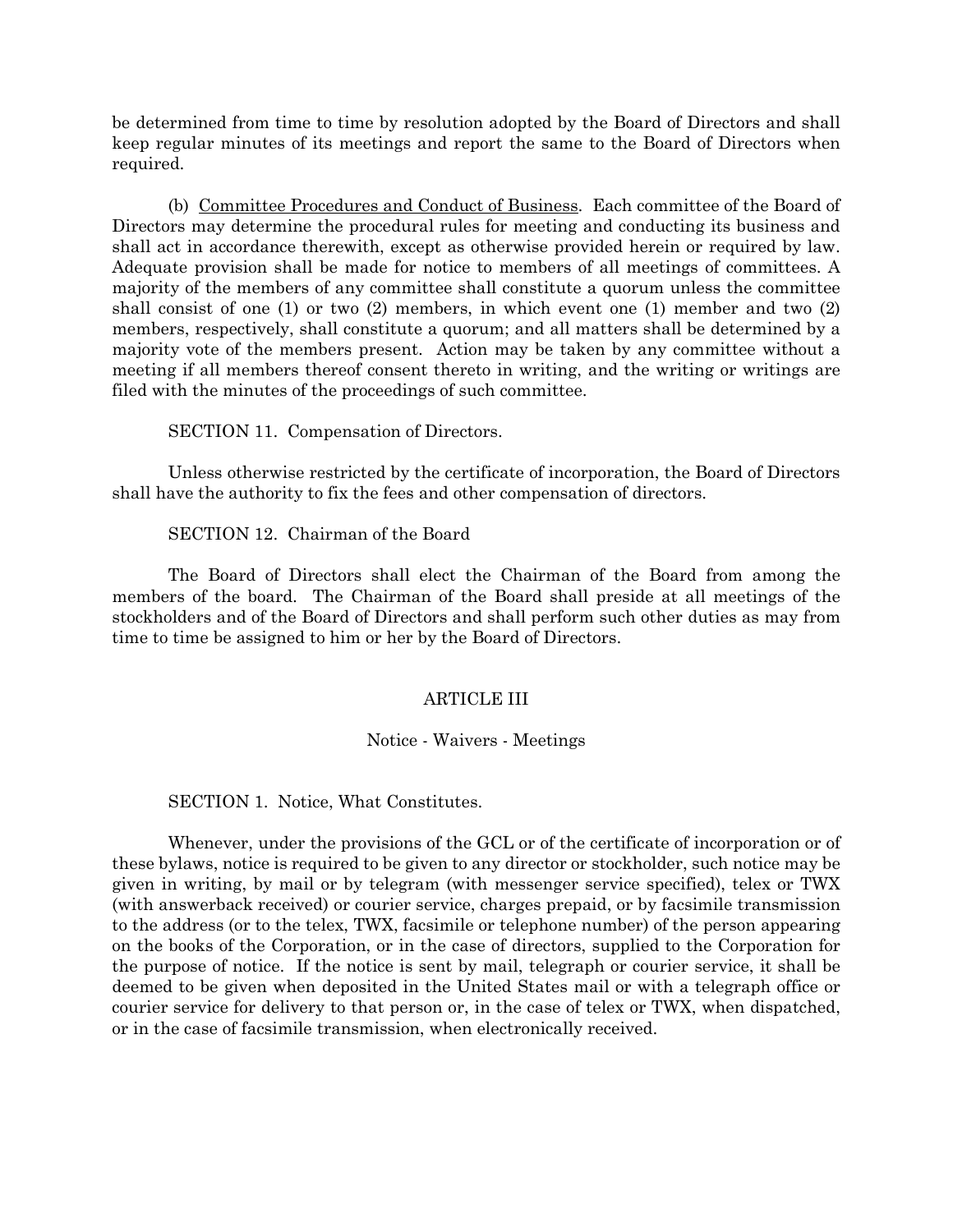SECTION 2. Notice of Meetings of Board of Directors.

Notice of a regular meeting of the Board of Directors need not be given. Notice of every special meeting of the Board of Directors shall be given to each director by telephone or in writing at least 24 hours (in the case of notice by telephone, telex, TWX or facsimile transmission) or 48 hours (in the case of notice by telegraph, courier service or express mail) or five days (in the case of notice by first class mail) before the time at which the meeting is to be held. Every such notice shall state the time and place of the meeting. Unless otherwise indicated in the notice thereof, any and all business may be transacted at a special meeting.

SECTION 3. Notice of Meetings of Stockholders.

Written notice of the place, date and hour of every meeting of the stockholders, whether annual or special, shall be given to each stockholder of record entitled to vote at the meeting not less than ten nor more than 60 days before the date of the meeting and shall state the purpose or purposes thereof. If the notice is sent by mail, it shall be deemed to have been given when deposited in the United States mail, postage prepaid, directed to the stockholder at the address of the stockholder as it appears on the records of the Corporation.

SECTION 4. Waivers of Notice.

(a) Written Waiver. Whenever notice is required to be given under any provisions of the GCL or the certificate of incorporation or these bylaws, a written waiver, signed by the person or persons entitled to the notice, whether before or after the time stated therein, shall be deemed equivalent to notice. Neither the business to be transacted at, nor the purpose of, any regular or special meeting of the stockholders, directors, or members of a committee of directors need be specified in any written waiver of notice of such meeting.

(b) Waiver by Attendance. Attendance of a person at a meeting, either in person or by proxy, shall constitute a waiver of notice of such meeting, except where a person attends a meeting for the express purpose of objecting at the beginning of the meeting to the transaction of any business because the meeting was not lawfully called or convened.

### ARTICLE IV

### **Officers**

SECTION 1. Number, Qualifications and Designation.

The officers of the Corporation shall be chosen by the Board of Directors and shall be a Chief Executive Officer, a President, one or more Vice Presidents, a Secretary, a Treasurer, a Controller and such other officers as may be elected in accordance with the provisions of Section 3 of this Article IV. Any number of offices may be held by the same person.

SECTION 2. Election and Term of Office.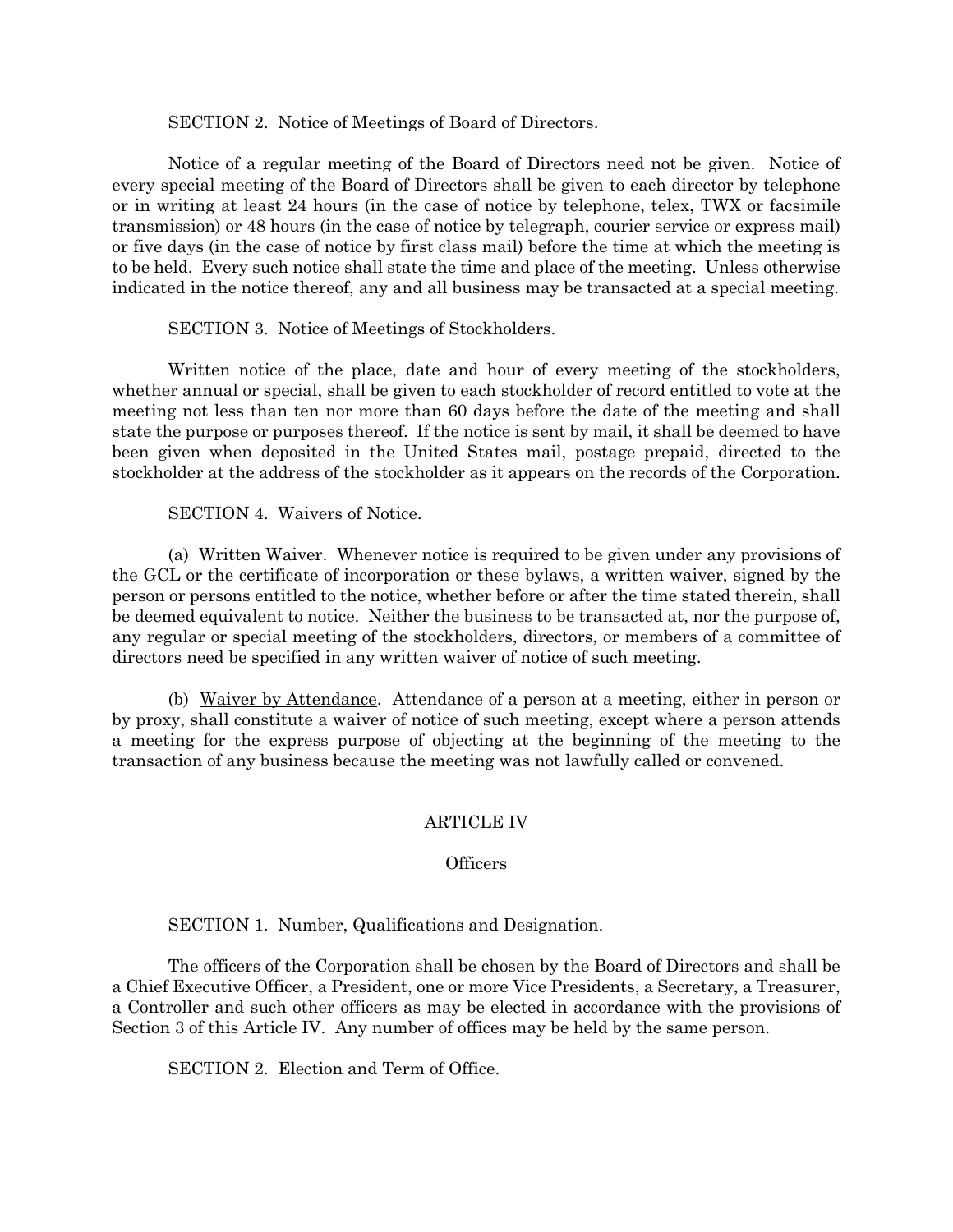The officers of the Corporation, except those appointed by delegated authority pursuant to section 3 of this Article IV, shall be elected annually by the Board of Directors, and each such officer shall hold office for a term of one year and until a successor is elected and qualified, or until his or her earlier resignation or removal. Any officer may resign at any time upon written notice to the Corporation. Any officer may be removed from office at any time by the affirmative written vote of a majority of the directors then in office. Notwithstanding anything to the contrary in these by-laws and regardless of whether the officer has tendered his/her resignation, an officer's term of office and employment shall terminate on the first day of the month following the officer's attainment of age sixty-five unless, in the case of any particular officer, the Board of Directors shall have determined otherwise.

SECTION 3. Other Officers, Committees and Agents.

The Board of Directors may from time to time elect such other officers, which may include, at the Board's discretion, the Chairman of the Board and a Vice Chairman, and appoint such committees, employees or other agents as it deems necessary, who shall hold their offices for such terms and shall exercise such powers and perform such duties as are provided in these bylaws, or as the Board of Directors may from time to time determine. The Board of Directors may delegate to any officer or committee the power to appoint subordinate officers and to retain or appoint employees or other agents, or committees thereof, and to prescribe the authority and duties of such subordinate officers, committees, employees or other agents.

SECTION 4. The Chief Executive Officer.

The Chief Executive Officer shall have general responsibility for the management and control of the business of the Corporation, shall perform all duties and have all powers that are commonly incident to the office of Chief Executive Officer and shall perform such other duties as may from time to time be assigned to him or her by the Board of Directors.

SECTION 5. The President.

The President shall perform such duties as from time to time may be assigned by the Board of Directors or by the Chief Executive Officer.

SECTION 6. The Vice Presidents.

The Vice Presidents shall perform such duties as may from time to time be assigned to each and any of them by the Board of Directors or by the Chief Executive Officer. A Vice President or Vice Presidents may have such additional designations as the Board may approve.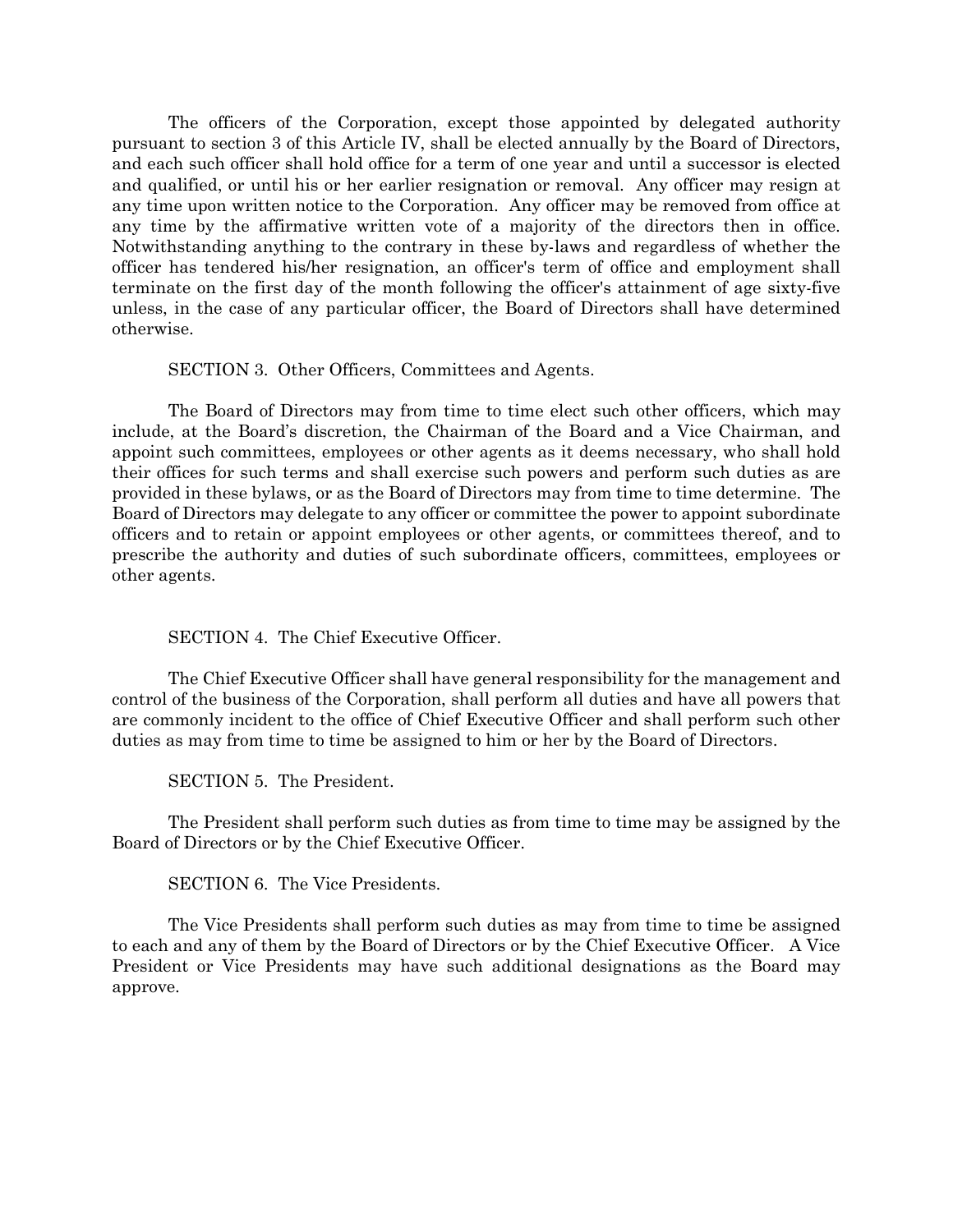#### SECTION 7. The Secretary.

The Secretary, or an Assistant Secretary, shall attend all meetings of the stockholders, the Board of Directors and committees thereof and shall record the proceedings of the stockholders and of the directors and of committees of the Board in a book or books to be kept for that purpose; shall see that notices are given and records and reports properly kept and filed by the Corporation as required by law; shall be the custodian of the seal of the Corporation and see that it is affixed to all documents to be executed on behalf of the Corporation under its seal; and, in general, shall perform all duties incident to the office of Secretary, and such other duties as may from time to time be assigned by the Board of Directors or by the Chief Executive Officer.

SECTION 8. The Treasurer.

The Treasurer, or an Assistant Treasurer, shall have or provide for the custody of the funds or other property of the Corporation; shall collect and receive or provide for the collection and receipt of moneys earned by or in any manner due to or received by the Corporation; shall deposit all funds in his or her custody as Treasurer in such banks or other places of deposit as the Board of Directors may from time to time designate; whenever so required by the Board of Directors, shall render an account showing his or her transactions as Treasurer and the financial condition of the Corporation; and, in general, shall discharge such other duties as may from time to time be assigned by the Board of Directors or by the Chief Executive Officer.

SECTION 9. The Controller.

The Controller shall provide and maintain financial and accounting controls over the business and affairs of the Corporation. He or she shall maintain adequate records of the assets, liabilities and financial transactions of the Corporation, and shall direct the preparation of financial statements, reports and analyses. He or she shall perform all acts incident to the position of Controller subject to the control of the Board of Directors and the Chief Executive Officer.

SECTION 10. General Counsel.

The Corporation may have a General Counsel who shall be appointed by resolution of the Board of Directors and who shall have general supervision of all matters of a legal nature concerning the Corporation.

SECTION 11. Officers' Bonds.

No officer of the Corporation need provide a bond to guarantee the faithful discharge of the officer's duties unless the Board of Directors shall by resolution so require a bond in which event such officer shall give the Corporation a bond (which shall be renewed if and as required) in such sum and with such surety or sureties as shall be satisfactory to the Board of Directors for the faithful performance of the duties of office.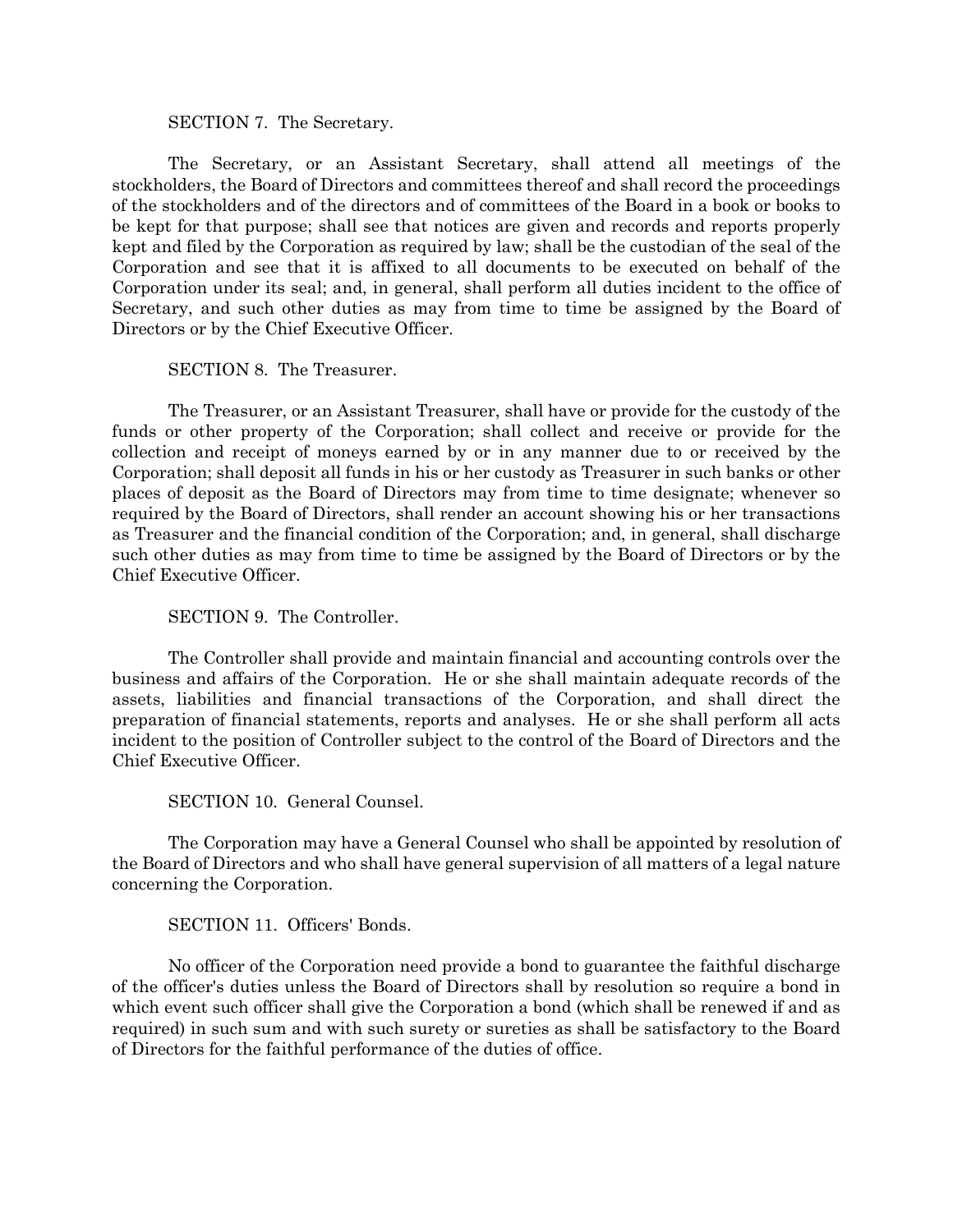#### SECTION 12. Compensation.

The compensation of the officers of the Corporation elected by the Board of Directors shall be fixed from time to time by the Board of Directors or a committee thereof designated for such purpose.

# ARTICLE V

# Certificates of Stock, Transfer, Etc.

SECTION 1. Form and Issuance.

(a) Issuance and Form. The shares of the capital stock of the Corporation shall be represented by certificates in such form as shall be approved by the Board of Directors or shall be uncertificated shares. To the extent that shares are represented by certificates, such certificates shall be signed by the Chairman or the Chief Executive Officer or the President or any Vice President and by the Treasurer or the Secretary.

(b) Records and Regulations. The stock record books shall be kept by the Secretary or by any registrar, stock transfer agent or other agency designated by the Board of Directors for that purpose. The shares of the capital stock of the Corporation shall be registered in the stock ledger and transfer books of the Corporation as they are issued. Except as may otherwise be required by the Corporation's certificate of incorporation or the GCL, the Board of Directors may make such other rules and regulations concerning the issue, transfer and registration of certificated or uncertificated shares of the capital stock of the Corporation as it deems necessary or appropriate from time to time.

(c) Signatures. Any of or all the signatures upon the stock certificates of the Corporation may be a facsimile. In case any officer, transfer agent or registrar who has signed, or whose facsimile signature has been placed upon, any share certificate shall have ceased to be such officer, transfer agent or registrar, before the certificate is issued, it may be issued with the same effect as if the signatory were such officer, transfer agent or registrar at the date of its issue.

SECTION 2. Transfer of Stock.

Transfers of stock shall be made only upon the transfer books of the Corporation kept at an office of the Corporation or by transfer agents designated to transfer shares of the stock of the Corporation. In the case of shares represented by a certificate, an outstanding certificate for the number of shares involved shall be surrendered for cancellation, properly endorsed, before a new certificate is issued therefor, except where a certificate is issued in accordance with Section 3 of this Article.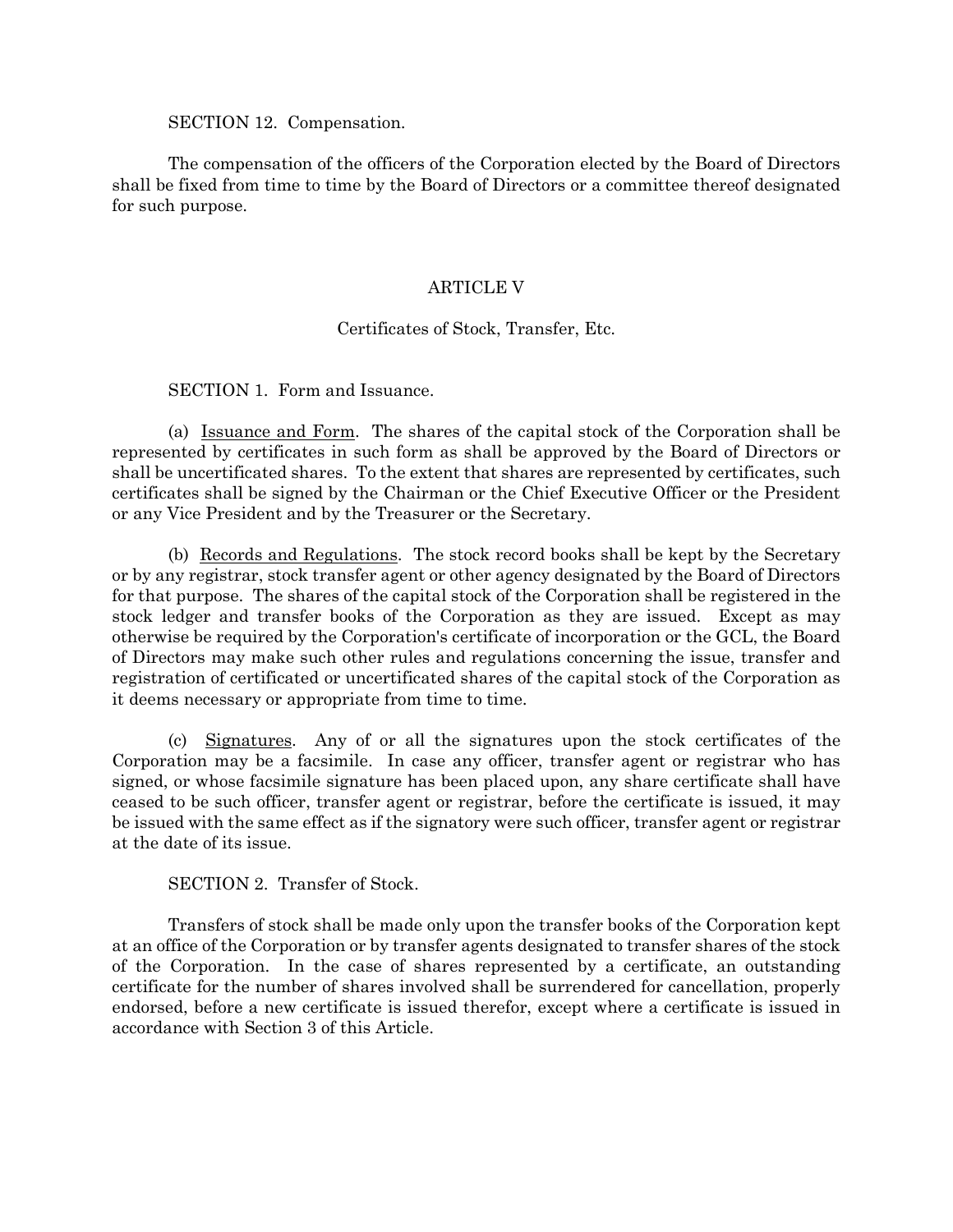SECTION 3. Lost, Stolen, Destroyed or Mutilated Certificates.

The Corporation may direct a new certificate of stock to be issued in place of any certificate theretofore issued by the Corporation alleged to have been lost, stolen or destroyed, upon the making of an affidavit of that fact by the person claiming the certificate of stock to be lost, stolen or destroyed. When authorizing such issue of a new certificate or certificates, the Corporation may, in its discretion and as a condition precedent to the issuance thereof, require the owner of such lost, stolen or destroyed certificate or certificates, or the legal representative of the owner, to give the Corporation a bond sufficient to indemnify the Corporation against any claim that may be made against the Corporation on account of the alleged loss, theft or destruction of such certificate or the issuance of such new certificate.

SECTION 4. Record Holder of Shares.

The Corporation shall be entitled to recognize the exclusive right of a person registered on its books as the owner of shares to receive dividends, and to vote as such owner, and to hold liable for calls and assessments a person registered on its books as the owner of shares, and shall not be bound to recognize any equitable or other claim to or interest in such share or shares on the part of any other person, whether or not it shall have express or other notice thereof, except as otherwise provided by the GCL.

SECTION 5. Determination of Stockholders of Record.

(a) Meetings of Stockholders. In order that the Corporation may determine the stockholders entitled to notice of or to vote at any meeting of stockholders or any adjournment thereof, the Board of Directors may fix a record date, which record date shall not precede the date upon which the resolution fixing the record date is adopted by the Board of Directors, and which record date shall not be more than 60 nor less than ten days before the date of such meeting. If no record date is fixed by the Board of Directors, the record date for determining stockholders entitled to notice of or to vote at a meeting of stockholders shall be at the close of business on the day next preceding the day on which notice is given, or, if notice is waived, at the close of business on the day next preceding the day on which the meeting is held. A determination of stockholders of record entitled to notice of or to vote at a meeting of stockholders shall apply to any adjournment of the meeting unless the Board of Directors fixes a new record date for the adjourned meeting.

(b) Dividends. In order that the Corporation may determine the stockholders entitled to receive payment of any dividend or other distribution or allotment of any rights of the stockholders entitled to exercise any rights in respect of any change, conversion or exchange of stock, or for the purpose of any other lawful action, the Board of Directors may fix a record date, which record date shall not precede the date upon which the resolution fixing the record date is adopted, and which record date shall be not more than 60 days prior to such action. If no record date is fixed, the record date for determining stockholders for any such purpose shall be at the close of business on the day on which the Board of Directors adopts the resolution relating thereto.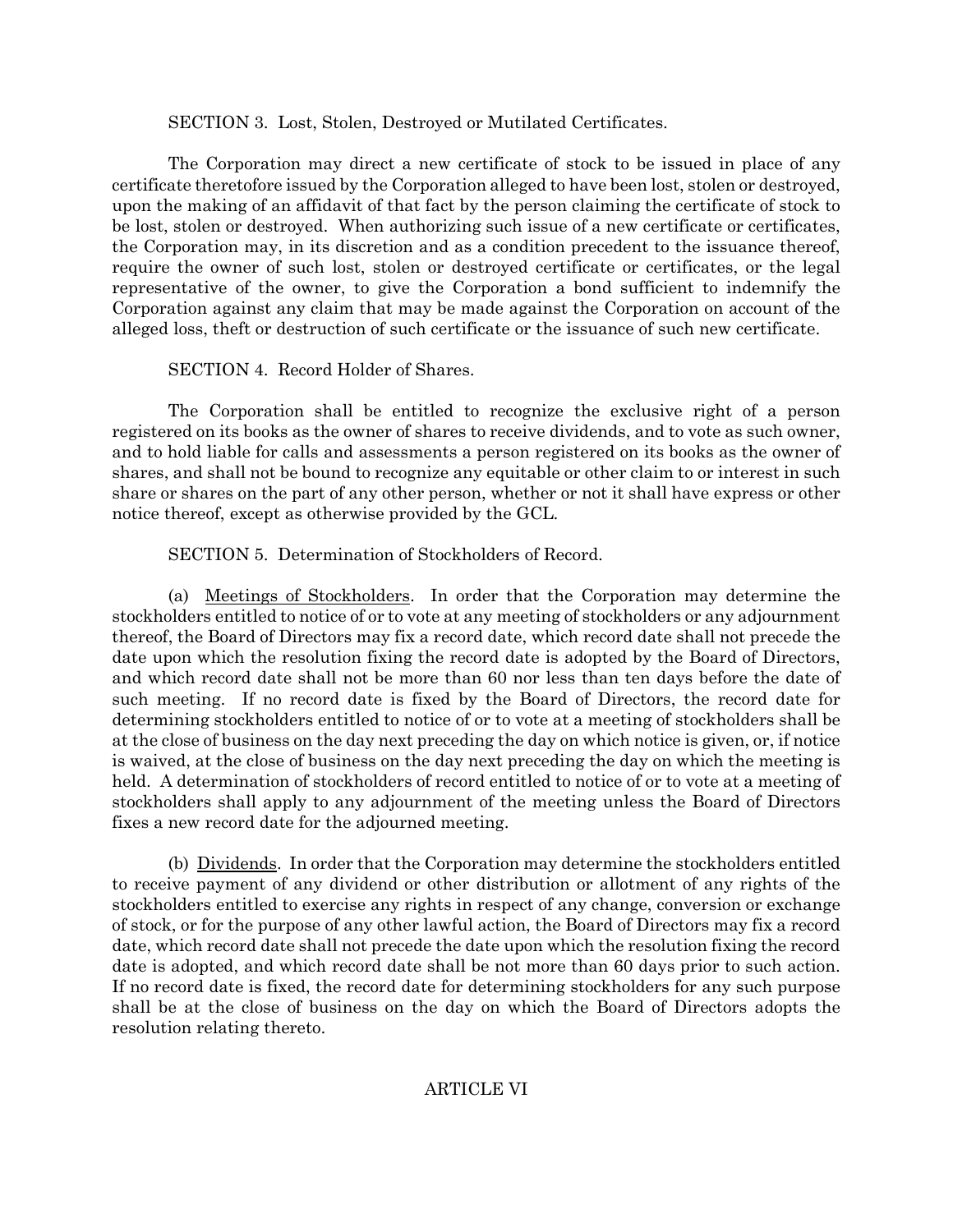SECTION 1. Dividends.

Subject to the restrictions contained in the GCL and any restrictions contained in the certificate of incorporation, the Board of Directors may declare and pay dividends upon the shares of capital stock of the Corporation.

# SECTION 2. Contracts.

Except as otherwise provided in these bylaws, the Board of Directors or the Chief Executive Officer, to the extent authorized by the Board, may authorize any officer or officers, or any agent or agents, to enter into any contract or to execute or deliver any instrument on behalf of the Corporation and such authority may be general or confined to specific instances.

# SECTION 3. Corporate Seal.

The Corporation shall have a corporate seal, which shall have inscribed thereon the name of the Corporation and the words "Corporate Seal, Delaware". The seal may be used by causing it or a facsimile thereof to be impressed or affixed or in any other manner reproduced. If and when so directed by the Board or a committee thereof, duplicates of the seal may be kept and used by the Secretary or Treasurer or by an Assistant Secretary or Assistant Treasurer.

### SECTION 4. Amendment of Bylaws.

Subject to the provisions of the certificate of incorporation, these bylaws may be altered, amended or repealed or new bylaws may be adopted either (1) by vote of the stockholders at a duly held annual or special meeting of stockholders, or (2) by vote of a majority of the Board of Directors at any regular or special meeting of directors.

SECTION 5. Action with Respect to Securities of Other Corporations.

The Chairman of the Board, the Vice Chairman of the Board, the Chief Executive Officer, the President, any Vice President, the Treasurer or Secretary, or such other person appointed by such officer or the Board of Directors, shall have the power to vote and otherwise act on behalf of the Corporation, in person or by proxy, at any meeting of stockholders of or with respect to any action of stockholders of any other corporation in which the Corporation may hold securities and otherwise to exercise any and all rights and powers which the Corporation may possess by reason of its ownership of securities in such other corporation. The Corporation shall not directly or indirectly vote any shares issued by it.